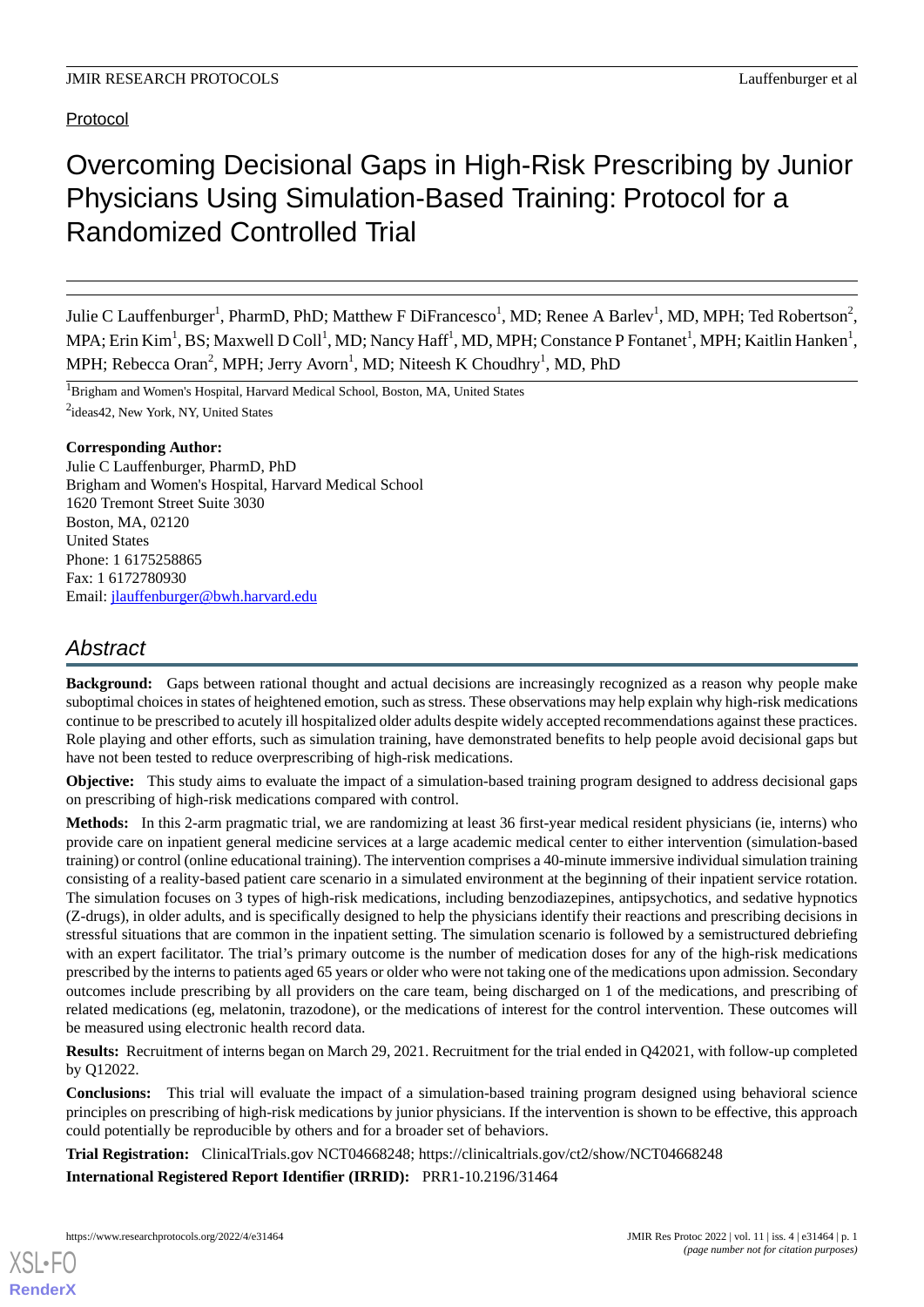#### (JMIR Res Protoc 2022;11(4):e31464) doi: [10.2196/31464](http://dx.doi.org/10.2196/31464)

## **KEYWORDS**

pragmatic trial; behavioral science; prescribing; benzodiazepines; antipsychotics; impact evaluation

## *Introduction*

Decisional gaps between how individuals behave when in an emotional or "hot" state (sometimes called "System 1" thinking) in contrast to when they are better able to consider issues more rationally (ie, "System 2" thinking) are increasingly being recognized as a reason why people make suboptimal decisions in stressful situations [\[1](#page-7-0)[-6](#page-7-1)]. For example, the "hot-cold empathy gap" helps to explain the observation that when people are in rational or "cold" states, they incorrectly predict what their behavior will be during "hot states" [[5\]](#page-7-2). Other related behavioral principles describe deliberative versus impulsive thinking and have found similar gaps in behaviors when people are in different states [\[7](#page-7-3)-[9](#page-7-4)]. Moreover, often in these "hot states," there may be limited time to make decisions leading to mental shortcuts, often called "heuristics," that could lead to suboptimal decision making [\[10](#page-7-5)].

These decisional gaps are believed to be a central reason why health care providers underestimate the likelihood that they will make suboptimal prescribing decisions in stressful situations [[11\]](#page-8-0). For example, the use of medications such as antipsychotics, benzodiazepines, and sedative hypnotic "Z-drugs," to manage delirium and agitation for hospitalized patients remains highly prevalent despite considerable risks associated with their use and guidelines that recommend their avoidance in older adults [[12](#page-8-1)[-15](#page-8-2)]. In this context, there are numerous factors that are stressful for physicians which promote System 1 thinking. These include clinical complexity, perceived pressure from nursing staff, patients and their caregivers, and fatigue [[11](#page-8-0)[,16](#page-8-3)[,17](#page-8-4)]. These issues may be particularly challenging for junior physicians, especially medical residents, given their relative lack of experience. Further, interventions to reduce the prescribing of these high-risk medications have typically focused on educating providers by transmitting facts alone, and have only been modestly successful, perhaps, because they have underestimated the importance of stress faced by clinicians in the real-life care of complex and acutely ill inpatients [\[1](#page-7-0),[18-](#page-8-5)[22\]](#page-8-6).

Efforts to address decisional gaps between System 1 and System 2 thinking in other fields have involved role-playing or other games to simulate System 2 thinking states, such as having participants evaluate their cravings for tobacco during hot state and cold state sessions [\[1](#page-7-0),[2,](#page-7-6)[23](#page-8-7),[24\]](#page-8-8). In clinical medicine, simulation has increasingly been used to help health care professionals, alone and in teams, practice how they would handle stressful situations such as cardiac arrest or emergent trauma situations in emergency rooms [\[25](#page-8-9)[-34](#page-9-0)]. By extension, these approaches could help address decisional gaps for prescribing high-risk medications for older adults.

Accordingly, we launched a pilot trial to evaluate the impact of a simulation-based training program designed to address decisional gaps between System 1– and System 2–driven choices compared with online educational training on high-risk prescribing by first-year medical residents (ie, interns) at a large academic medical center. We hypothesized that the simulation-based training program would reduce high-risk prescribing by interns compared with online educational training.

## *Methods*

## **Overall Study Design**

We designed and launched a 2-arm pragmatic randomized trial to evaluate the impact of a simulation-based training program on the prescribing of high-risk medications to hospitalized older adults [\(Figure 1](#page-2-0)). The specific medication classes of interest are benzodiazepines, antipsychotics, and sedative hypnotics (Z-drugs), the use of which is strongly discouraged by major clinical guidelines [\[15](#page-8-2)[,35](#page-9-1)].

The authors will be responsible for performing the study analyses, writing the first draft of the manuscript, substantive edits, and submitting its final contents for publication. Data analysts at the end of the study will be blinded to arm assignment; residents are not blinded due to the nature of the interventions and need to provide informed consent for participation.

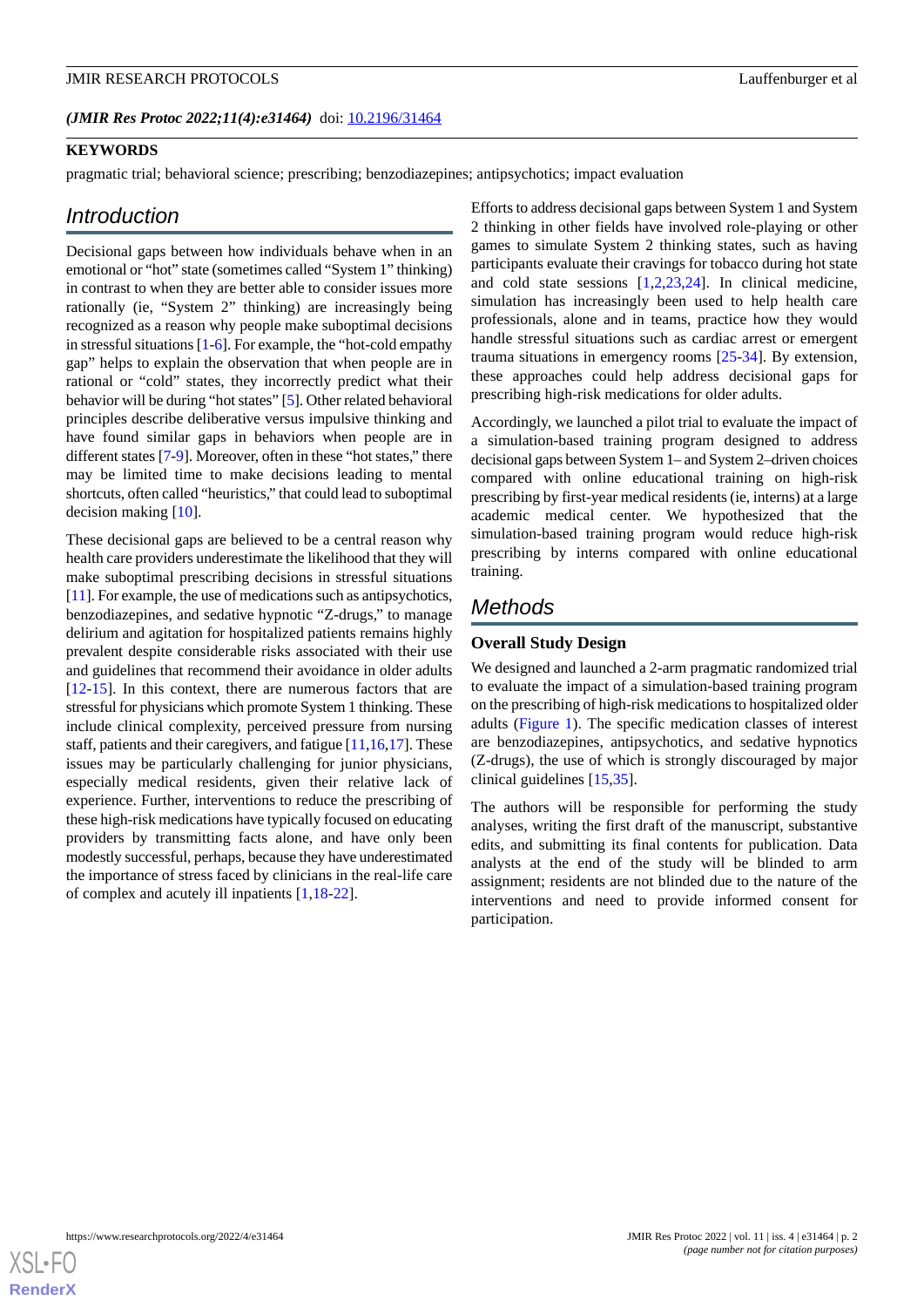<span id="page-2-0"></span>Figure 1. Overall trial design.



## **Ethical Approval**

The trial is approved by the Institutional Review Board of Brigham and Women's Hospital (BWH; Mass General Brigham) approval number 2020P003643, and registered with ClinicalTrials.gov (NCT04668248).

#### **Study Setting and Participants**

The study is being conducted at the BWH Main and Faulkner campuses, an academic medical center in Boston, Massachusetts, affiliated with Harvard Medical School. Potentially eligible participants are physician interns (ie, first-year medical resident physicians) practicing on the general medicine inpatient services at BWH assigned to an evening rotation. At BWH Main campus, these services include the General Medicine Service or Integrated Teaching Unit; at BWH Faulkner, this service includes a General Medicine Service. These services consist of 8 teams of residents and interns, rotating on daytime and evening shifts.

We chose to focus on interns starting on an evening rotation as they cover the shifts during which the high-risk medications of interest are most often prescribed. In addition to being the least experienced physicians on the medical team, they are also the first and primary point of contact for nurses, pharmacists, and other specialists. Given the busy pace of these evening rotations [[36](#page-9-2)[,37](#page-9-3)], the interns may also be prone to make decisions using System 1 thinking, which was supported by interviews we conducted (see the section "Intervention: Simulation Training" for more detail).

Older adults (≥65 years) admitted to 1 of these services not previously taking 1 of the high-risk medications of interest upon admission will be the target population for analyses.

### **Study Procedures and Randomization**

The timeline of study procedures is shown in [Figure 2](#page-3-0). Potentially eligible interns were invited by email to join a study using educational training to reduce prescribing of "high-risk medications." No information was provided in advance about the exact medication classes to avoid any potential bias in the educational trainings.

Interns interested in participating were asked to provide written informed consent and complete a baseline questionnaire administered and collected through the REDCap electronic data capture tool housed at BWH prior to randomization. REDCap is a secure web-based software platform supporting data collection for research studies and is housed on the BWH server [[38,](#page-9-4)[39\]](#page-9-5). The baseline assessment includes questions about demographic information, specifically sex, age, race, and ethnicity; the 6-item State-Trait Anxiety Inventory (STAI-6) questions [[40](#page-9-6)[,41](#page-9-7)], which measure types of anxiety and we used these questions to query about stressful prescribing decisions specifically [\(Multimedia Appendix 1\)](#page-7-7); and the 8-item Revised Physicians' Reactions to Uncertainty Scales, which ask about anxiety due to uncertainty and concern for bad outcomes ([Multimedia Appendix 2](#page-7-8)) [\[42](#page-9-8)].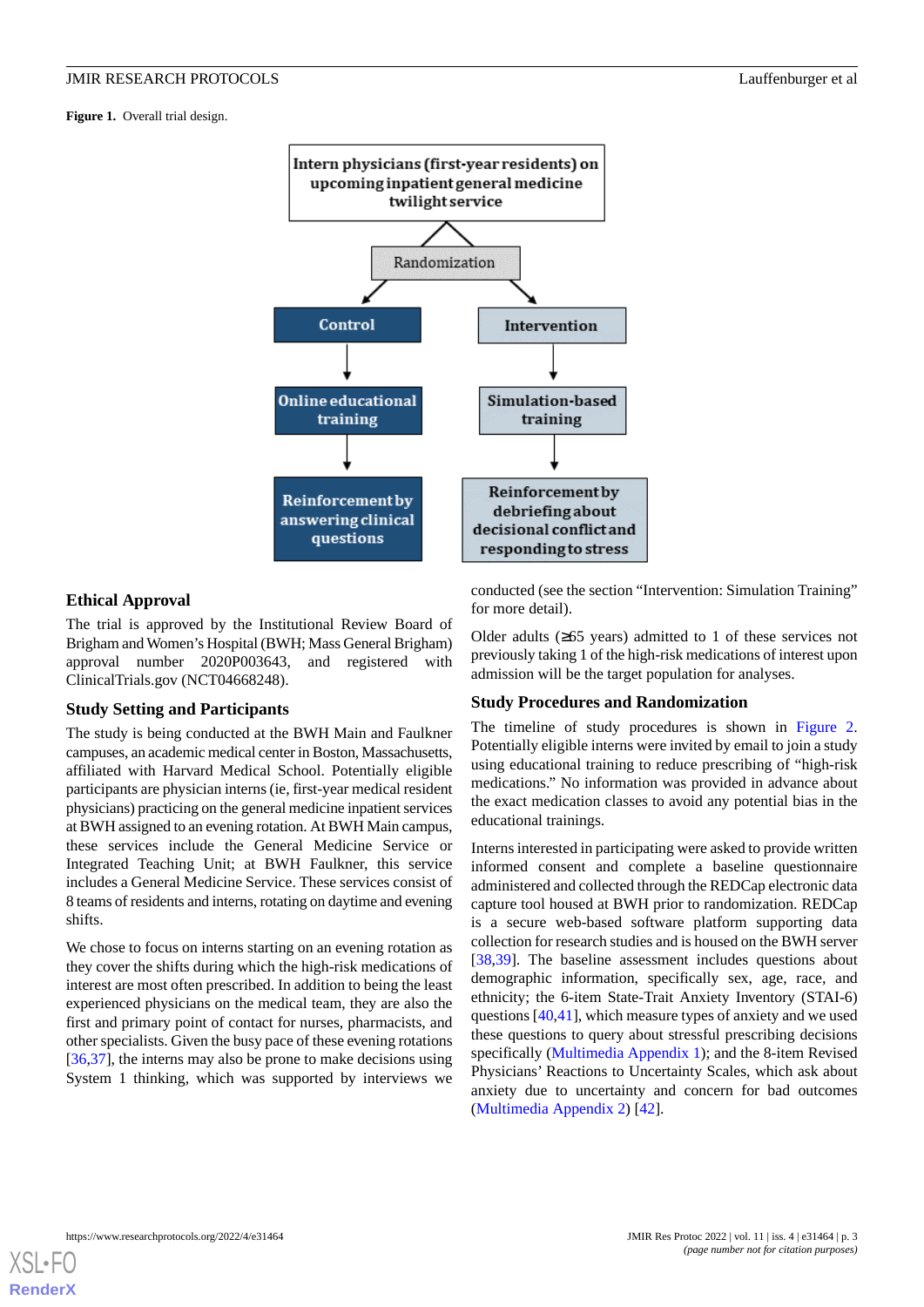<span id="page-3-0"></span>Figure 2. Timeline of study procedures.



Interns who consent were randomized in a 1:1 ratio to 1 of 2 arms: (1) Arm 1—simulation training; and (2) Arm 2—control (online educational training) using a simple random number generator within REDCap. To improve baseline participant balance between the 2 treatment arms, we used stratified block randomization based on their service (ie, General Medicine Service, Integrated Teaching Unit, or Faulkner). Each potentially eligible intern will only participate in the trial once. Both intervention and control trainings were designed to be completed on the same day of the interns' evening rotation (eg, the second day of their rotation). They were also similar in duration, both designed to take about 40 minutes altogether.

Interns in both arms were asked to complete a follow-up survey 2 weeks after they begin their eligible evening rotation. This follow-up questionnaire repeats the STAI-6, the Revised Physicians' Reactions to Uncertainty Scales, and asks about satisfaction with the clarity and relevance of the information provided, timing of information, extent of knowledge gained, and expectations for using this information moving forward [[40](#page-9-6)[-42](#page-9-8)]. As described in the informed consent documentation, providers in both arms received US \$25 for completing the baseline survey, US \$75 for completing the training (either intervention or control as applicable), and US \$50 after completing the follow-up questionnaire.

## **Intervention: Simulation Training**

## *Design Process*

Prior to designing the simulation-based training program, we conducted in-depth qualitative interviews with 25 medical residents and allied health professionals to understand barriers to reducing prescribing of high-risk medications in stressful situations. To avoid potential contamination with the trial, the medical trainees were based at a different academic medical center in Boston (Massachusetts General Hospital) or had recently finished their medicine internship and were currently pursuing residency training in other noninternal medicine programs (ie, neurology or dermatology). These interviews clarified the contributors to decisional conflict and factors associated with high-risk prescribing and stress, including most notably time pressures, perceived pressure from nurses, and stress due to lack of familiarity with new patients (data shown elsewhere). The interns also clarified a general lack of didactic training on prescribing of high-risk medications.

#### *Simulation-Based Intervention*

The simulation intervention consists of a 40-minute immersive simulation conducted at the Neil and Elise Wallace STRATUS Center for Medical Simulation at BWH. The intervention includes the scenario itself and a debriefing session. Each session is led and moderated by an expert physician facilitator and staffed by 2 different clinically trained "actors" (ie, practicing nurses) in simulated hospital rooms.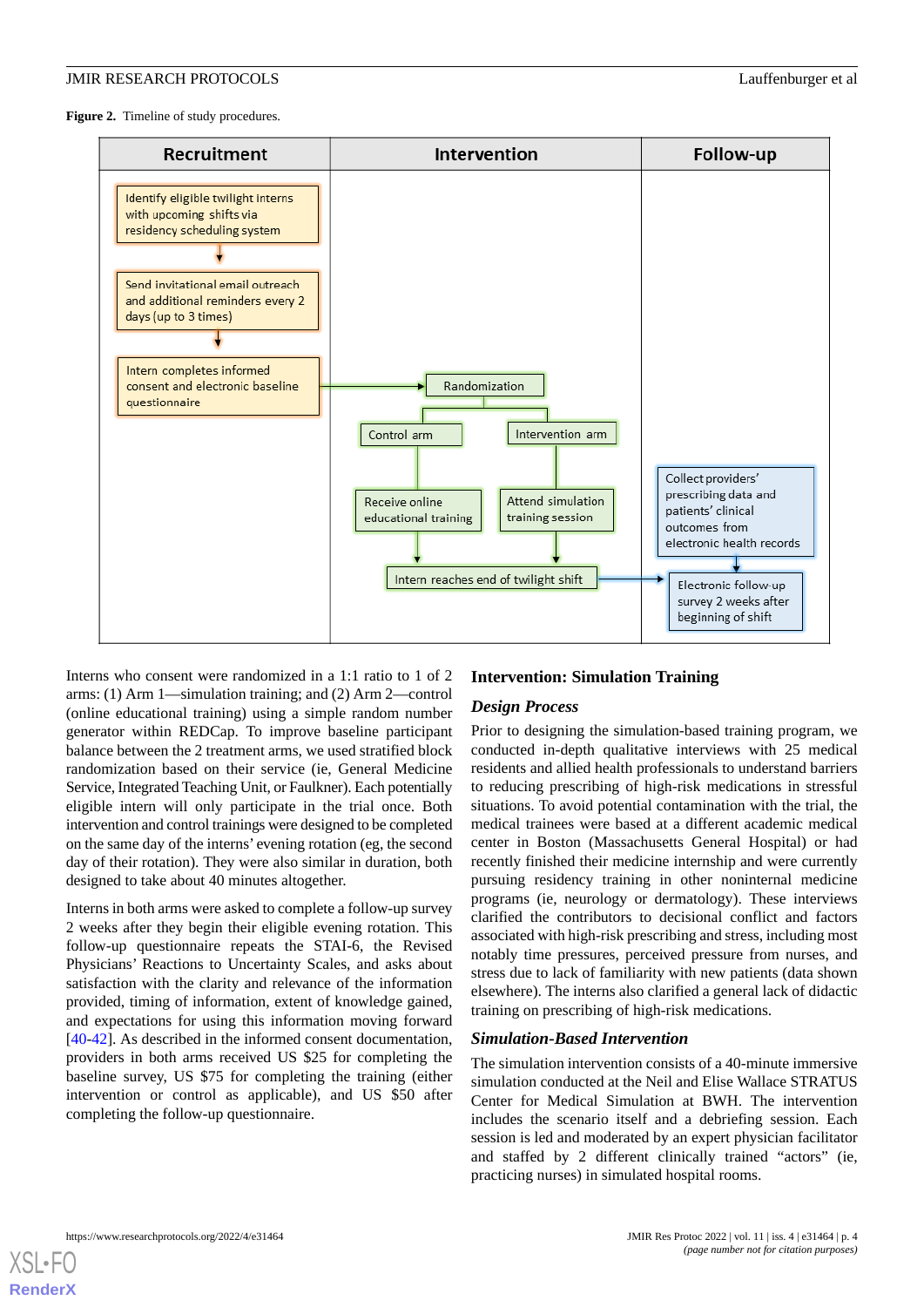Based upon the qualitative interviews, the simulation-based training was designed to help interns identify their reactions and prescribing decisions common in the inpatient setting when they are in the "hot state" triaging multiple demands for their attention. The scenarios require the participants to simultaneously care for several patients through in-person, telephone, and pager-based interactions with patients and nurses. Each of the patient cases and nursing actions are designed to heighten stress and simulate a "hot state" (System 1 thinking) environment by leveraging behavioral principles such as creating time pressure, increasing cognitive load, and reduced control ([Table 1](#page-4-0)). Several irritants, including alerts from telemetry and intravenous pumps, also trigger throughout the cases to heighten stress, as literature suggests that noise annoyance is associated with increased anxiety [[43,](#page-9-9)[44](#page-9-10)]. Other behavioral strategies to induce stress and decisional conflict, such as action bias and social norming, are also incorporated in the scenario  $[45, 46]$  $[45, 46]$  $[45, 46]$ . The scenario is also designed to help the physicians improve their communication skills with nurses, develop differential diagnoses, and consider alternative therapeutic options.

<span id="page-4-0"></span>

|  |  |  |  | Table 1. Behavioral strategies implemented in simulation scenario and application to stressful prescribing situations. |  |  |  |  |  |
|--|--|--|--|------------------------------------------------------------------------------------------------------------------------|--|--|--|--|--|
|--|--|--|--|------------------------------------------------------------------------------------------------------------------------|--|--|--|--|--|

| Simulation behavioral strategy | Implementation in simulation scenario                                                                                 | Application to heightened stress and decisional conflict in<br>high-risk prescribing                                                             |
|--------------------------------|-----------------------------------------------------------------------------------------------------------------------|--------------------------------------------------------------------------------------------------------------------------------------------------|
| Time pressure                  | Repeated pages and demands by nursing for ac-<br>tively decompensating patients                                       | Limited time is available to make treatment decisions; the<br>need to be efficient enables affect heuristics and mental<br>shortcuts             |
| Cognitive load                 | Addressing and triaging 3 different patients and<br>nurses with acute needs                                           | Vast amounts of information must be processed to make pre-<br>scribing decisions; the need to be efficient provokes System<br>1 thinking         |
| Distraction/diverted attention | Telemetry beeping and patient intravenous pump<br>alarms trigger loudly                                               | These types of noises reduce the ability to easily process infor-<br>mation and induce attentional bias                                          |
| Reduced control                | Clinically urgent patient with rapid ventricular<br>response                                                          | Reduced ability to quickly respond to other patients enhances<br>stress and urgency to prescribe quickly                                         |
| Action bias                    | Nursing and patient demands for high-risk medi-<br>cation treatments                                                  | Tendency to favor action (eg, prescribing) over perceived in-<br>action (eg, nonpharmacologic treatments), especially in<br>stressful situations |
| Ambiguity effect               | Nursing and patient demands for high-risk medi-<br>cation treatments and express displeasure with<br>any alternatives | Clinical medicine curricula heavily focus on medications,<br>priming interns to prescribe riskier medications                                    |
| Social norming                 | Nursing pushback includes reference to what prior<br>physicians have prescribed                                       | Tendency to follow social "norms" presented by nurses and<br>experiential training from peers enhance likelihood of poor<br>prescribing          |

Prior to beginning each simulation, the facilitator briefly introduces the case and provides a shift-change handoff note with details of 5 hypothetical patients under their care, including brief summaries, tasks, and contingency plans. The simulation involves 3 patients set in the early evening. The intern is first called to the bedside by a nurse actor to address dyspnea for Patient 1, a 55-year-old man recently hospitalized for cellulitis and readmitted with pneumonia. Patient 1 develops atrial fibrillation with rapid ventricular response. While caring for Patient 1, a second nurse pages the intern several times about Patient 2, a 79-year-old man with mild cognitive impairment admitted with a wrist fracture after falling at home. The patient is agitated and disoriented. The nurse requests the intern to prescribe a sedating medication, despite its risks. When the intern goes to see Patient 2 in his hospital room, the simulated patient is attempting to get out of bed and yelling but is not physically violent. The patient is also attempting to remove his intravenous line and catheter.

As the scenario proceeds, another nurse pages twice about Patient 3, a 71-year-old woman admitted for an exacerbation of chronic obstructive pulmonary disease. She is distressed about having trouble sleeping and requesting a sleep medication. The nurse explains that the patient has already received melatonin without effect.

[XSL](http://www.w3.org/Style/XSL)•FO **[RenderX](http://www.renderx.com/)**

The intern will interact with the nurses for Patients 1 and 2 in person but will communicate with the nurse for Patient 3 only by telephone and pager, simulating the real-world distributed nature of care across units in hospital settings. If the intern tries to order nonpharmacological treatments for Patients 2 and 3, the nurses will also request that the intern prescribe antipsychotics, benzodiazepines, or sedative hypnotics, as applicable. If the intern refuses, the nurses will acquiesce initially but then continue to express concern. The scenario ends after the intern interacts twice with the nurse or patient, for all 3 patients.

#### *Simulation Debriefing*

Immediately after the scenario, the facilitator debriefs individually with each intern using a semistructured guide developed by the study team [\(Multimedia Appendix 3\)](#page-7-9). The goal of the debriefing session is to reinforce the simulation session by discussing the decisional conflicts the intern experienced during the simulation. The facilitator asks each intern how they responded to stress and what choices they may have made if they had experienced less pressure. The debriefing also covers factors that led to increased stress, reasons for their prescribing decisions, alternative nonpharmacologic and pharmacologic options for managing insomnia and agitated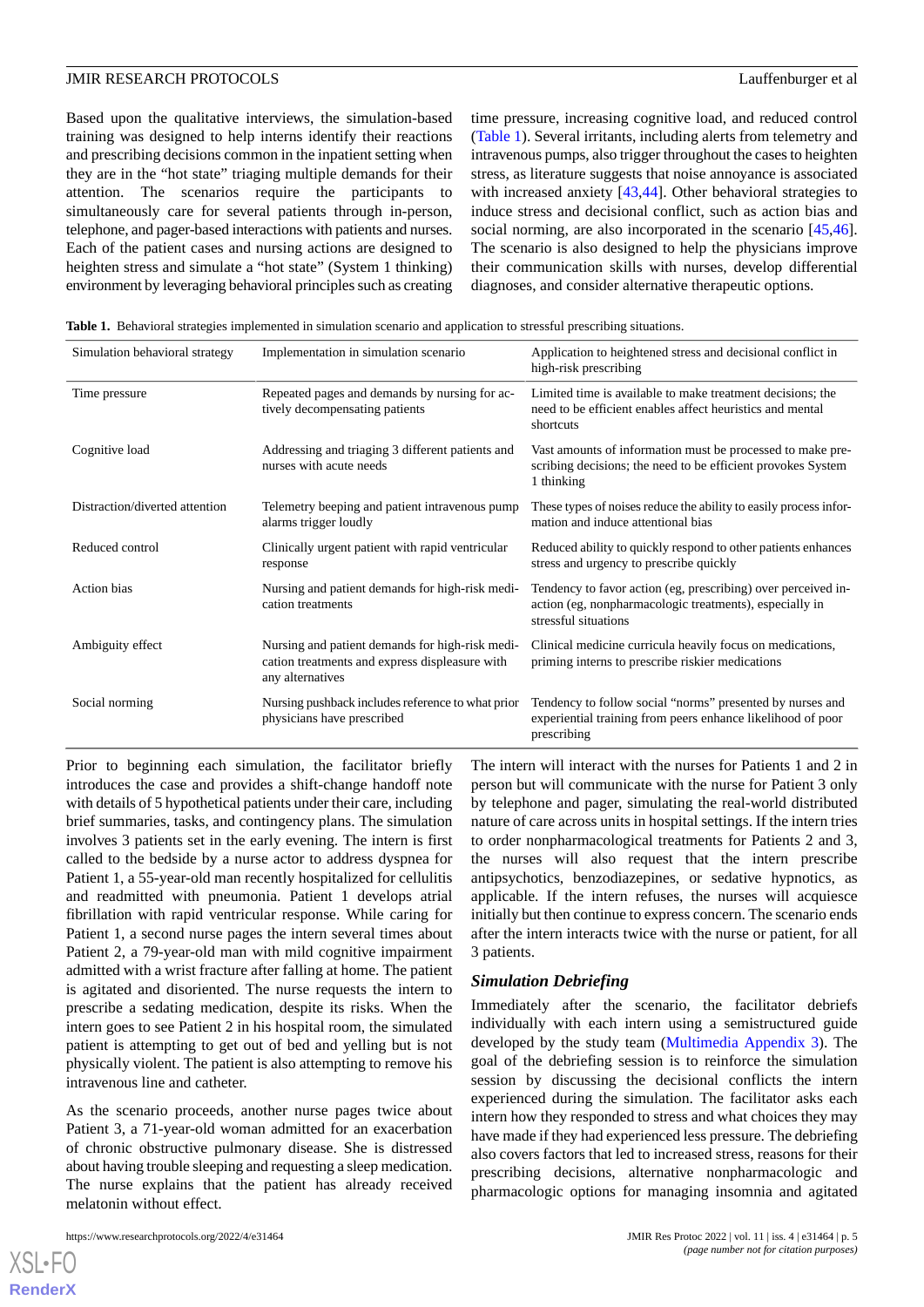delirium, and ways to improve communication with nursing staff and patients in future interactions. The debriefing lasts about 20 minutes for each intern.

#### **Control: Online Educational Training**

Providers assigned to the control arm will receive self-directed online educational training about other treatments that are often overprescribed to hospitalized patients, specifically the transfusion of blood products, such as albumin and red blood cells [\[47](#page-9-13),[48\]](#page-9-14). Providing education about other high-risk medications will reduce nonspecific attention. This information is provided in the form of a 35-minute video lecture previously delivered several years prior by a local attending physician about transfusion reactions and management of blood products during a grand rounds talk. The lecture is housed on a website behind the hospital firewall (ie, not accessible outside of the hospital). After watching the video, the interns are asked to answer several clinical knowledge questions from the Biomedical Excellence for Safer Transfusion (BEST) Collaborative and American Society for Clinical Pathology's validated physician knowledge examination and the study team [[47](#page-9-13)]. We chose to use this mode

of online training as lectures (and videotapes of the lectures) are commonly used during residency programs, and we wanted to evaluate the potential for spillover effects on other types of medications. As described above, both intervention and control arms were each designed to take about 40 minutes.

#### **Outcomes**

The trial outcomes will be evaluated using structured electronic health record (EHR) data on the patient-level and a follow-up survey of the interns 2 weeks after they begin their evening rotation [\(Table 2](#page-5-0)). The trial's primary outcome is the number of high-risk medication doses of antipsychotics, benzodiazepines, and sedative hypnotics prescribed per day to eligible patients (ie, ≥65 years of age, not on one of the medications upon admission) by the interns beginning on the day the trainings are delivered until the end of follow-up. We plan to exclude patients for the analysis who were on the relevant high-risk medication of interest prior to admission. For example, patients who were admitted on a benzodiazepine will not be included in the benzodiazepine/sedative hypnotic analysis but will be in the antipsychotic analysis.

<span id="page-5-0"></span>**Table 2.** Study outcomes.

| Outcome   | Measurement                                                                  | Assessment                                                                                                                                                                                                                                  |
|-----------|------------------------------------------------------------------------------|---------------------------------------------------------------------------------------------------------------------------------------------------------------------------------------------------------------------------------------------|
| Primary   | High-risk medications prescribed<br>per day: intern                          | Quantity of prescribed medication doses of high-risk medications (antipsychotics, benzodi-<br>azepines, sedative hypnotics) by the intern to patients $\geq 65$ years not on treatment prior to ad-<br>mission over the follow-up period    |
| Secondary | High-risk medications prescribed<br>per day: all prescribers                 | Quantity of prescribed medication doses of high-risk medications (antipsychotics, benzodi-<br>azepines, sedative hypnotics) by all prescribers to patients $\geq 65$ years not on treatment prior<br>to admission over the follow-up period |
| Secondary | High-risk doses and types of med-<br>ications prescribed per day             | Strengths and types of medications of high-risk medications (antipsychotics, benzodiazepines,<br>sedative hypnotics) by the intern to patients $\geq 65$ years not on treatment prior to admission<br>over the follow-up period             |
| Secondary | Discharge medication order for<br>high-risk medication: all pre-<br>scribers | High-risk medication (antipsychotics, benzodiazepines, sedative hypnotics) prescribed to pa-<br>tients $\geq 65$ years not on treatment prior to admission at hospital discharge                                                            |
| Secondary | Doses of spillover medications<br>prescribed per day: intern                 | Quantity of prescribed medication doses for related medications (opioids, trazodone, melatonin)<br>by the intern to patients $\geq 65$ years not on treatment prior to admission over the follow-up pe-<br>riod                             |
| Secondary | Doses of control medications pre-<br>scribed per day: intern                 | Quantity of prescribed medication doses for control medications (eg, blood products) by the<br>intern over the follow-up period                                                                                                             |

Given that patients have variable lengths of stay and, as a result, duration under the interns' care, we will measure this outcome on the patient-day level to enable the fairest comparison between the arms. We will censor follow-up time on when patients transition from the intern's service, including interns completing their evening service or death or hospital discharge. Medications ordered as needed will be treated the same as standing orders for the primary analysis. In secondary analyses, we will only measure doses that are standing orders and doses actually administered to patients. If patients are eligible to be measured for multiple medication classes (ie, antipsychotics and benzodiazepines or sedative hypnotics), we will sum the medication doses across the classes.

As secondary outcomes, we will measure: (1) the number of high-risk medication doses prescribed per eligible patient by all prescribers (ie, not only the enrolled intern) during the

[XSL](http://www.w3.org/Style/XSL)•FO **[RenderX](http://www.renderx.com/)**

follow-up period; (2) the dose and type of high-risk medication doses prescribed during the follow-up period; (3) whether patients are ultimately discharged on 1 of these medications; (4) prescribing by the interns of other related medications such as opioids, trazodone, or melatonin, to measure spillover effects; and (5) rates of prescribing of blood products and albumin (eg, control medications to allow comparisons between the arms). We will also evaluate implementation outcomes informed by the Reach, Effectiveness, Adoption, Implementation, and Maintenance (RE-AIM) framework [[49,](#page-9-15)[50](#page-9-16)] from EHR and questionnaire data, including baseline characteristics of consenting and nonconsenting providers, whether the simulation training was completed, feedback and issues reported during the study, reported satisfaction with the intervention, and likelihood of incorporating insights into future practice. These other adoption and implementation outcomes will help us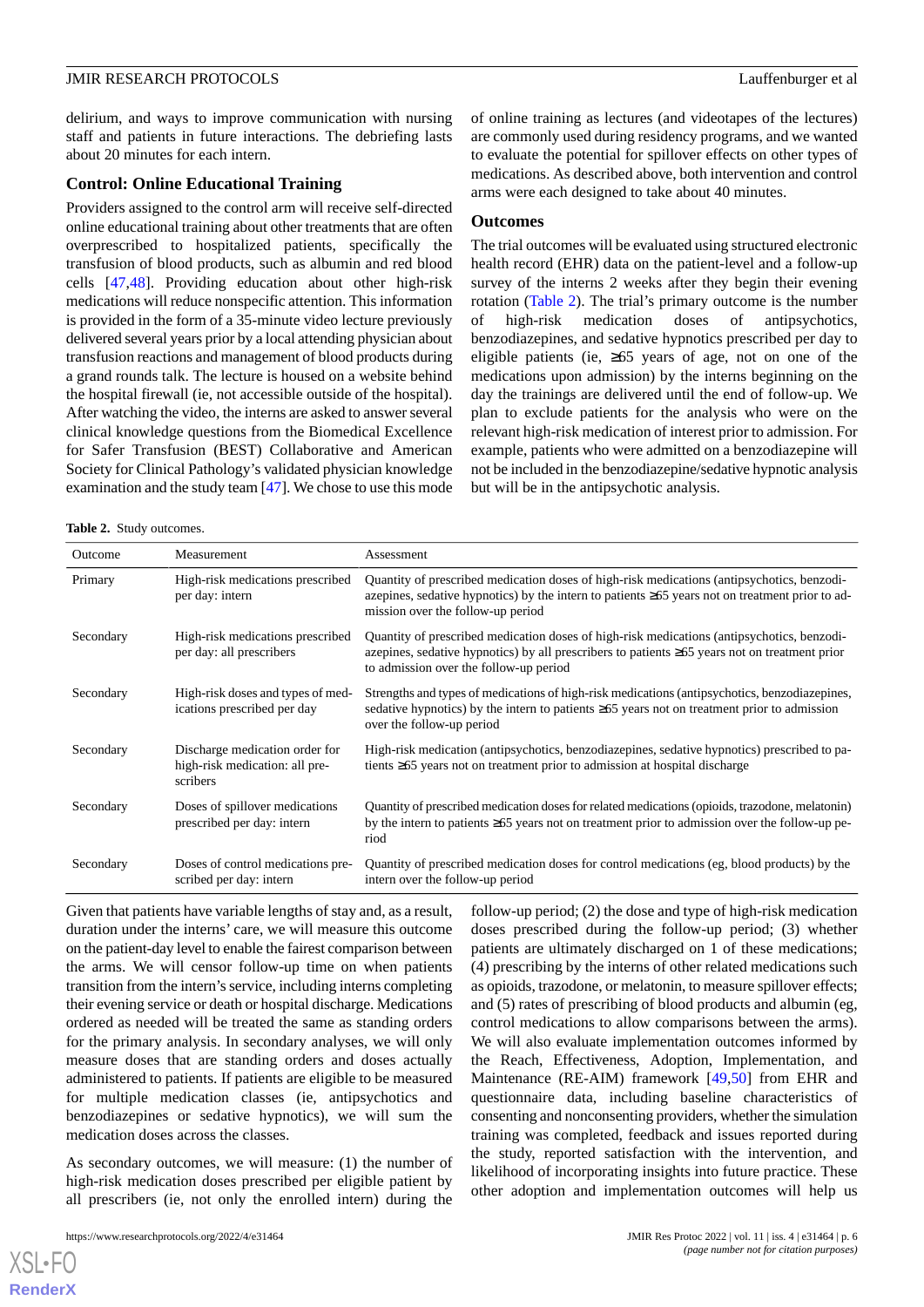explore the extent to which the intervention could be used at scale.

## **Analytic Plan and Sample Size Estimates**

#### *Analytic Plan*

We will report means and frequencies of prerandomization variables in the intervention and control arms separately, comparing these values using absolute standardized differences.

To evaluate the primary outcome, we will use generalized estimating equations with a log-link function and Poisson-distributed errors, adjusting for patient- and physician-level clustering, and the block randomized design. We will include fixed effects for the treatment group and month of the year to account for seasonality. This approach will account for correlations between clustered observations. Because this is a randomized trial, our primary analyses are planned as unadjusted; however, if there are strong predictors of the outcomes not balanced by stratified randomization, we will adjust for these in the primary analyses. We will conduct analyses using intention-to-treat principles.

We will use a similar approach for the secondary outcomes. For discharge medication orders (secondary outcomes), we will also use generalized estimating equations that adjust for physicianand patient-level clustering and the block-randomized design using a logit-link function, binary-distributed errors, and fixed effects for the treatment group and month of the year. For the other secondary outcomes measuring prescribing by all prescribers, spillover effects, and prescribing of control medications, the approach will be the same, except using a log-link function and Poisson-distributed errors. Given the nature of the data, there will not be missing data for the primary outcome; however, there may be up to 25% of missingness for survey-based outcomes. Implementation outcomes, the STAI-6, and the Reactions to Uncertainty items will be descriptively compared at the provider level.

As secondary analyses, we plan to conduct subgroup analyses by provider sex, as prior work and the qualitative interviews with other medical resident physicians suggest a relationship between perceived authority on prescribing decisions and sex of the medical resident, which could affect high-risk prescribing decision making [[51](#page-9-17)]. We will also explore differences by month of the year and inpatient service level, as System 1 thinking may be greater earlier in their training. In addition, we will also evaluate any time trends in prescribing outcomes over the follow-up period to explore whether the potential effect of being observed wanes over time.

#### *Sample Size*

[XSL](http://www.w3.org/Style/XSL)•FO **[RenderX](http://www.renderx.com/)**

We plan to recruit at least 36 interns for this trial (18 per arm), which should provide sufficient power to detect clinically meaningful differences in the primary outcome. Specifically, we estimated that we would have more than 80% power to detect a mean difference of 0.5 high-risk medication doses per patient-day in the intervention arm compared with the control arm, assuming an SD of 1.1, 2-sided  $\alpha$  of .05, and intracluster correlations of 0.2 [\[21](#page-8-10)].

## *Results*

Recruitment of interns began on March 29, 2021. Recruitment for the trial ended in December 2021 with 40 total interns. Follow-up for study outcomes finished in January 2022. As of January 2022, we have begun data extraction and statistical analysis.

## *Discussion*

While gaps in System 1 and System 2 thinking are thought to contribute to decisional conflict in prescribing, this behavioral principle has not, to our knowledge, been explicitly addressed as part of a simulation intervention [\[1](#page-7-0)]. Accordingly, we launched a pilot trial evaluating the impact of a simulation-based training program designed to address decisional gaps between System 1– and System 2–driven choices on high-risk prescribing by medical resident physicians at a large academic medical center.

Simulation has increasingly been used to help health care professionals, alone and in teams, practice how they would handle stressful situations such as cardiac arrest or traumas in emergency rooms [\[25](#page-8-9),[27,](#page-8-11)[28](#page-8-12),[30,](#page-8-13)[31](#page-8-14),[52-](#page-9-18)[54\]](#page-10-0). By extension, leveraging behavioral science principles within simulation to address decisional gaps between System 1– and System 2–driven choices holds great promise for reducing prescribing of high-risk medications for older adults. Prior interventions to specifically reduce the use of high-risk medications may only have been modestly successful because they have typically focused on educating providers and may not have adequately prepared them for making complex and urgent therapeutic decisions [[1](#page-7-0)[,22](#page-8-6)].

Further, despite growing knowledge and an evidence base for simulation-based interventions for providers and health care professionals, most existing studies on simulation have often evaluated changes in "cold-state" outcomes such as self-reported knowledge, changes in attitudes, or prescribing for simulated patients rather than clinical outcomes of patients in real-world practice [\[25](#page-8-9)-[27,](#page-8-11)[31](#page-8-14)]. Conversely, we are leveraging data directly from EHRs about participants' actual prescribing to evaluate real-world clinical outcomes of simulation-based interventions.

There are several limitations that should be acknowledged. First, owing to the nature of the residency schedule, the length of follow-up for outcomes will be limited, and it will not be possible to evaluate long-term durability of outcomes. Second, while we are using expert facilitators and trained actors for the simulation sessions, there may be some variability in the actual scenarios based on intern prescribing decisions, as with any simulation. Third, it is possible that some prescribing decisions during follow-up in the real-world may not be fully the intern's choice, but the intern is largely responsible for the care of patients during evening shifts, and we do not expect this or pressure by others on the care team, such as nurses, to be differential between arms. Similarly, the interns may prescribe slightly differently owing to their knowing they are participating in a trial, but we will explore the extent to which this occurs using a sensitivity analysis. Fourth, the content of the high-risk medications training differed between the arms, but we are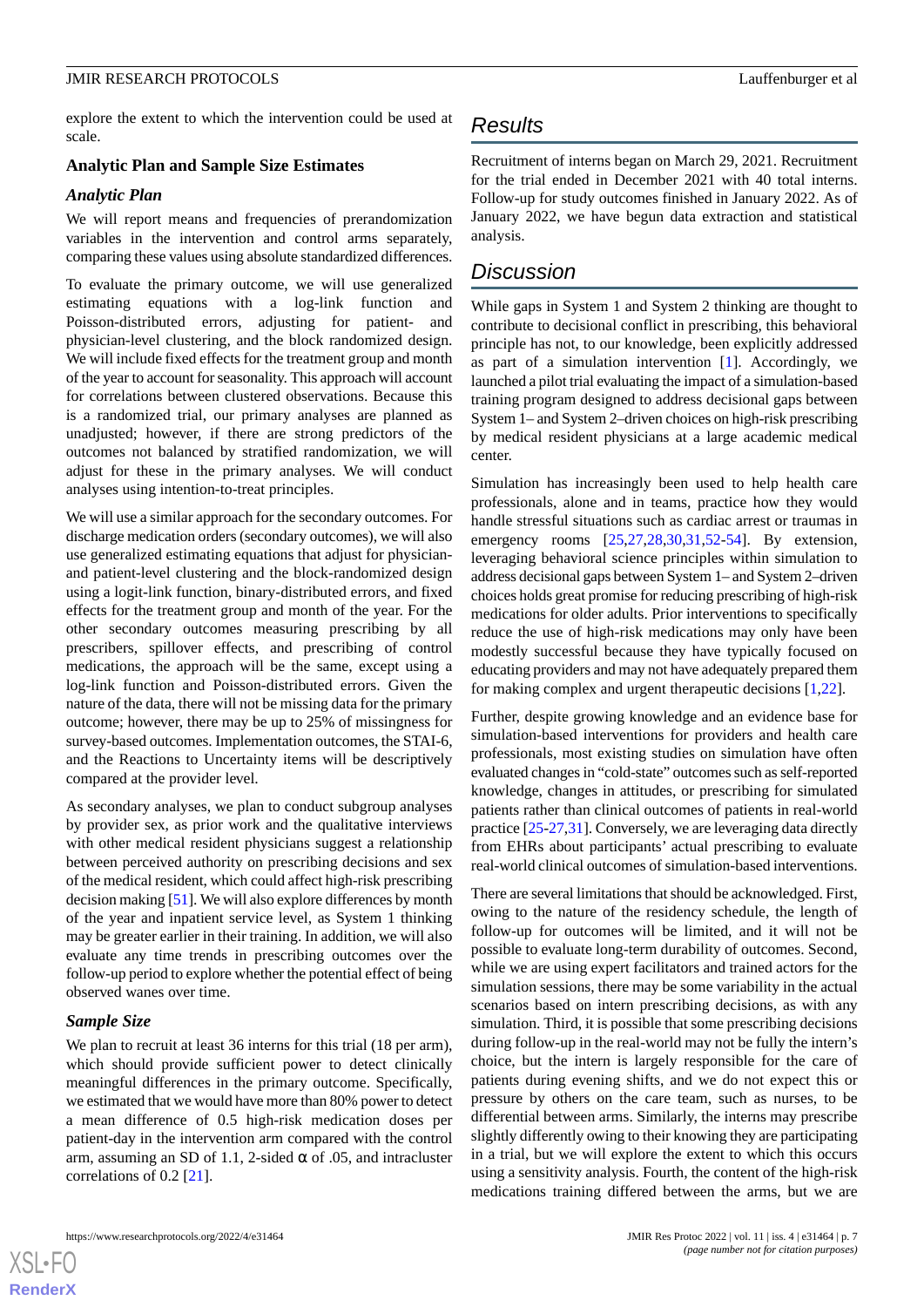measuring and comparing prescribing to both types of high-risk medications as outcomes. Fifth, while the interventions in both arms are only accessible to interns assigned to those arms, there is a hypothetical risk of contamination, but this would bias results toward the null. Sixth, System 1 thinking may be efficient in some clinical settings, so addressing this principle may be insufficient to optimize prescribing [[55-](#page-10-1)[57](#page-10-2)]. Finally, these findings may not generalize to medical residents in nontertiary health care systems or more senior physicians.

In conclusion, this trial will evaluate the impact of a simulation-based training program designed using behavioral science on prescribing of high-risk medications by junior physicians. If the intervention is shown to be effective, this approach is expected to be reproducible in other clinical environments and for a broader set of behaviors. Regardless of outcome, the trial will also provide additional insight into the real-world effectiveness of simulation-based training and help tailor evidence-based medicine education.

### **Acknowledgments**

Research reported in this publication was supported by the National Institute on Aging of the National Institutes of Health under Award Number P30AG064199 to Brigham and Women's Hospital (PI: NC). JL was supported by a career development grant (number K01HL141538) from the National Institutes of Health. The content is solely the responsibility of the authors and does not necessarily represent the official views of the National Institutes of Health.

## **Conflicts of Interest**

<span id="page-7-7"></span>NC is a consultant to and holds equity in RxAnte, unrelated to this work. He receives grant funding, payable to his institution, from Boehringer Ingelheim and Humana, also unrelated to this work. RB is now an employee at Vytalize Health. The other authors report no conflicts.

## **Multimedia Appendix 1**

<span id="page-7-8"></span>6-item State-Trait Anxiety Inventory (STAI-6). [[DOCX File , 14 KB](https://jmir.org/api/download?alt_name=resprot_v11i4e31464_app1.docx&filename=35705fbd0a719d4bc50e0d8b6b60d7d0.docx)-[Multimedia Appendix 1\]](https://jmir.org/api/download?alt_name=resprot_v11i4e31464_app1.docx&filename=35705fbd0a719d4bc50e0d8b6b60d7d0.docx)

## **Multimedia Appendix 2**

<span id="page-7-9"></span>The Revised Physicians' Reactions to Uncertainty Scales. [[DOCX File , 15 KB](https://jmir.org/api/download?alt_name=resprot_v11i4e31464_app2.docx&filename=49c91d8bac334a853ccc5380602a9869.docx)-[Multimedia Appendix 2\]](https://jmir.org/api/download?alt_name=resprot_v11i4e31464_app2.docx&filename=49c91d8bac334a853ccc5380602a9869.docx)

## **Multimedia Appendix 3**

<span id="page-7-0"></span>Debriefing guide. [[DOCX File , 16 KB](https://jmir.org/api/download?alt_name=resprot_v11i4e31464_app3.docx&filename=73ef79e6d4eec364d1c47995a66b30d3.docx)-[Multimedia Appendix 3\]](https://jmir.org/api/download?alt_name=resprot_v11i4e31464_app3.docx&filename=73ef79e6d4eec364d1c47995a66b30d3.docx)

#### <span id="page-7-6"></span>**References**

- 1. Loewenstein G. Hot-cold empathy gaps and medical decision making. Health Psychol 2005 Jul;24(4S):S49-S56. [doi: [10.1037/0278-6133.24.4.S49](http://dx.doi.org/10.1037/0278-6133.24.4.S49)] [Medline: [16045419\]](http://www.ncbi.nlm.nih.gov/entrez/query.fcgi?cmd=Retrieve&db=PubMed&list_uids=16045419&dopt=Abstract)
- <span id="page-7-2"></span>2. Sayette MA, Loewenstein G, Griffin KM, Black JJ. Exploring the cold-to-hot empathy gap in smokers. Psychol Sci 2008 Sep;19(9):926-932 [[FREE Full text](http://europepmc.org/abstract/MED/18947359)] [doi: [10.1111/j.1467-9280.2008.02178.x\]](http://dx.doi.org/10.1111/j.1467-9280.2008.02178.x) [Medline: [18947359\]](http://www.ncbi.nlm.nih.gov/entrez/query.fcgi?cmd=Retrieve&db=PubMed&list_uids=18947359&dopt=Abstract)
- <span id="page-7-1"></span>3. Webster C. More on "fast" and "slow" thinking in diagnostic reasoning. Acad Med 2015 Jan;90(1):3. [doi: [10.1097/ACM.0000000000000555\]](http://dx.doi.org/10.1097/ACM.0000000000000555) [Medline: [25544998](http://www.ncbi.nlm.nih.gov/entrez/query.fcgi?cmd=Retrieve&db=PubMed&list_uids=25544998&dopt=Abstract)]
- <span id="page-7-3"></span>4. Alsoufi B. Thinking, fast and slow. J Thorac Cardiovasc Surg 2017 Mar;153(3):646-647 [[FREE Full text](https://linkinghub.elsevier.com/retrieve/pii/S0022-5223(16)31614-2)] [doi: [10.1016/j.jtcvs.2016.11.024](http://dx.doi.org/10.1016/j.jtcvs.2016.11.024)] [Medline: [27964979](http://www.ncbi.nlm.nih.gov/entrez/query.fcgi?cmd=Retrieve&db=PubMed&list_uids=27964979&dopt=Abstract)]
- 5. Kang MJ, Camerer CF. fMRI evidence of a hot-cold empathy gap in hypothetical and real aversive choices. Front Neurosci 2013;7:104 [[FREE Full text](https://doi.org/10.3389/fnins.2013.00104)] [doi: [10.3389/fnins.2013.00104\]](http://dx.doi.org/10.3389/fnins.2013.00104) [Medline: [23772205\]](http://www.ncbi.nlm.nih.gov/entrez/query.fcgi?cmd=Retrieve&db=PubMed&list_uids=23772205&dopt=Abstract)
- <span id="page-7-4"></span>6. Croskerry P. ED cognition: any decision by anyone at any time. CJEM 2014 Jan;16(1):13-19. [doi: [10.2310/8000.2013.131053\]](http://dx.doi.org/10.2310/8000.2013.131053) [Medline: [24423996\]](http://www.ncbi.nlm.nih.gov/entrez/query.fcgi?cmd=Retrieve&db=PubMed&list_uids=24423996&dopt=Abstract)
- <span id="page-7-5"></span>7. Tay SW, Ryan P, Ryan CA. Systems 1 and 2 thinking processes and cognitive reflection testing in medical students. Can Med Educ J 2016 Oct;7(2):e97-e103 [[FREE Full text](http://europepmc.org/abstract/MED/28344696)] [Medline: [28344696](http://www.ncbi.nlm.nih.gov/entrez/query.fcgi?cmd=Retrieve&db=PubMed&list_uids=28344696&dopt=Abstract)]
- 8. Ward T, Garety PA. Fast and slow thinking in distressing delusions: A review of the literature and implications for targeted therapy. Schizophr Res 2017 Sep 16:80-87 [\[FREE Full text\]](https://linkinghub.elsevier.com/retrieve/pii/S0920-9964(17)30521-2) [doi: [10.1016/j.schres.2017.08.045\]](http://dx.doi.org/10.1016/j.schres.2017.08.045) [Medline: [28927863\]](http://www.ncbi.nlm.nih.gov/entrez/query.fcgi?cmd=Retrieve&db=PubMed&list_uids=28927863&dopt=Abstract)
- 9. Siebolds M. [Evidence-based medicine as a model of decision making in clinical practice]. Z Arztl Fortbild Qualitatssich 2003 Jul;97(4-5):257-262. [Medline: [12891966](http://www.ncbi.nlm.nih.gov/entrez/query.fcgi?cmd=Retrieve&db=PubMed&list_uids=12891966&dopt=Abstract)]
- 10. Croskerry P, Singhal G, Mamede S. Cognitive debiasing 1: origins of bias and theory of debiasing. BMJ Qual Saf 2013 Oct;22 Suppl 2:ii58-ii64 [\[FREE Full text\]](http://qualitysafety.bmj.com/lookup/pmidlookup?view=long&pmid=23882089) [doi: [10.1136/bmjqs-2012-001712](http://dx.doi.org/10.1136/bmjqs-2012-001712)] [Medline: [23882089\]](http://www.ncbi.nlm.nih.gov/entrez/query.fcgi?cmd=Retrieve&db=PubMed&list_uids=23882089&dopt=Abstract)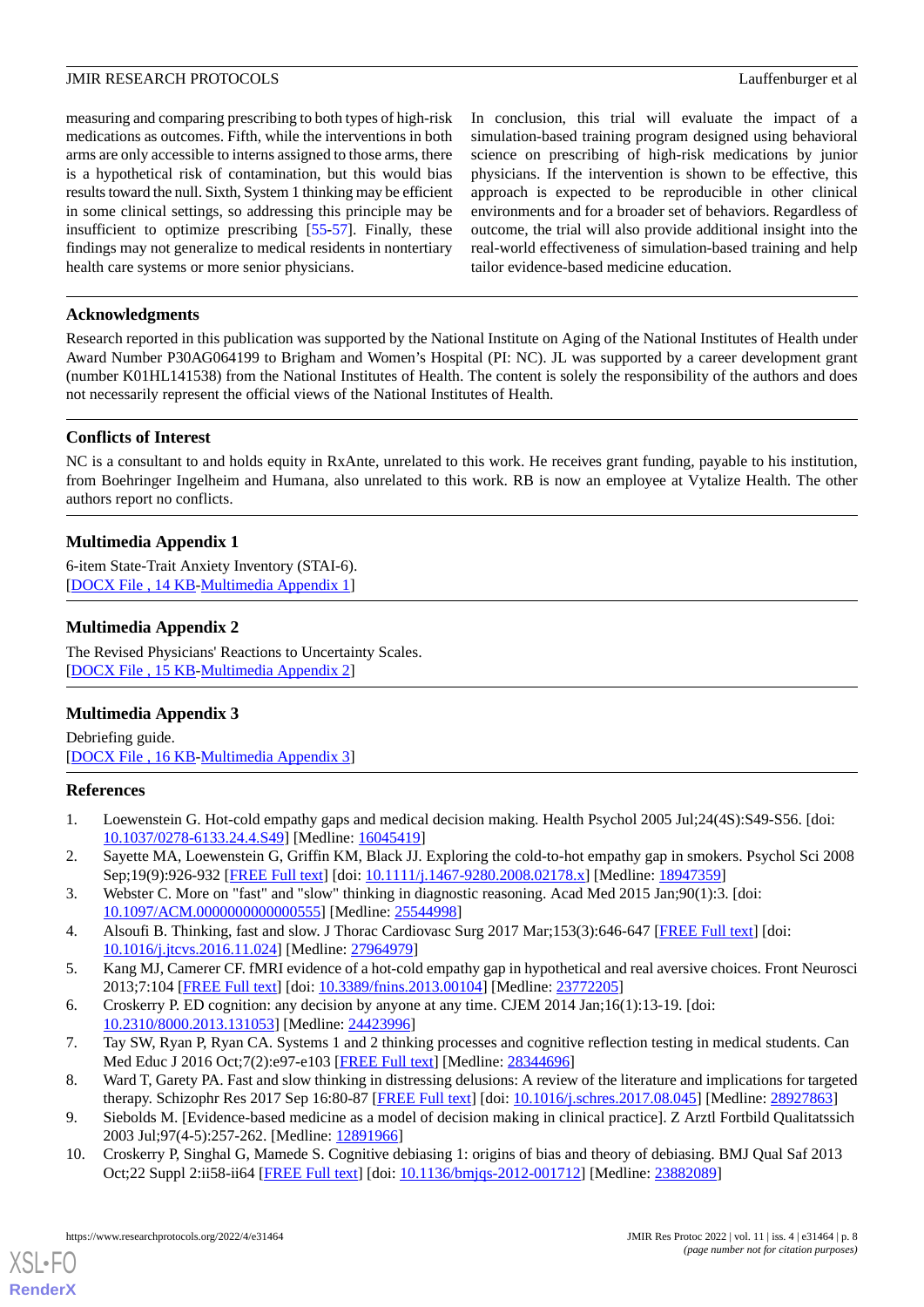- <span id="page-8-0"></span>11. Lewis PJ, Tully MP. Uncomfortable prescribing decisions in hospitals: the impact of teamwork. J R Soc Med 2009 Dec;102(11):481-488 [\[FREE Full text](http://europepmc.org/abstract/MED/19875537)] [doi: [10.1258/jrsm.2009.090150\]](http://dx.doi.org/10.1258/jrsm.2009.090150) [Medline: [19875537](http://www.ncbi.nlm.nih.gov/entrez/query.fcgi?cmd=Retrieve&db=PubMed&list_uids=19875537&dopt=Abstract)]
- <span id="page-8-1"></span>12. Hill KD, Wee R. Psychotropic drug-induced falls in older people: a review of interventions aimed at reducing the problem. Drugs Aging 2012 Jan 01;29(1):15-30. [doi: [10.2165/11598420-000000000-00000](http://dx.doi.org/10.2165/11598420-000000000-00000)] [Medline: [22191720\]](http://www.ncbi.nlm.nih.gov/entrez/query.fcgi?cmd=Retrieve&db=PubMed&list_uids=22191720&dopt=Abstract)
- 13. Jordan S, Gabe-Walters ME, Watkins A, Humphreys I, Newson L, Snelgrove S, et al. Nurse-Led Medicines' Monitoring for Patients with Dementia in Care Homes: A Pragmatic Cohort Stepped Wedge Cluster Randomised Trial. PLoS One 2015;10(10):e0140203 [\[FREE Full text](https://dx.plos.org/10.1371/journal.pone.0140203)] [doi: [10.1371/journal.pone.0140203\]](http://dx.doi.org/10.1371/journal.pone.0140203) [Medline: [26461064](http://www.ncbi.nlm.nih.gov/entrez/query.fcgi?cmd=Retrieve&db=PubMed&list_uids=26461064&dopt=Abstract)]
- <span id="page-8-2"></span>14. Craftman, Johnell K, Fastbom J, Westerbotn M, von Strauss E. Time trends in 20 years of medication use in older adults: Findings from three elderly cohorts in Stockholm, Sweden. Arch Gerontol Geriatr 2016;63:28-35. [doi: [10.1016/j.archger.2015.11.010](http://dx.doi.org/10.1016/j.archger.2015.11.010)] [Medline: [26791168\]](http://www.ncbi.nlm.nih.gov/entrez/query.fcgi?cmd=Retrieve&db=PubMed&list_uids=26791168&dopt=Abstract)
- <span id="page-8-3"></span>15. By the 2019 American Geriatrics Society Beers Criteria® Update Expert Panel. American Geriatrics Society 2019 Updated AGS Beers Criteria® for Potentially Inappropriate Medication Use in Older Adults. J Am Geriatr Soc 2019 Apr;67(4):674-694. [doi: [10.1111/jgs.15767\]](http://dx.doi.org/10.1111/jgs.15767) [Medline: [30693946](http://www.ncbi.nlm.nih.gov/entrez/query.fcgi?cmd=Retrieve&db=PubMed&list_uids=30693946&dopt=Abstract)]
- <span id="page-8-4"></span>16. Embi PJ, Leonard AC. Evaluating alert fatigue over time to EHR-based clinical trial alerts: findings from a randomized controlled study. J Am Med Inform Assoc 2012 Jun;19(e1):e145-e148 [[FREE Full text](http://europepmc.org/abstract/MED/22534081)] [doi: [10.1136/amiajnl-2011-000743](http://dx.doi.org/10.1136/amiajnl-2011-000743)] [Medline: [22534081](http://www.ncbi.nlm.nih.gov/entrez/query.fcgi?cmd=Retrieve&db=PubMed&list_uids=22534081&dopt=Abstract)]
- <span id="page-8-5"></span>17. Payne TH, Hines LE, Chan RC, Hartman S, Kapusnik-Uner J, Russ AL, et al. Recommendations to improve the usability of drug-drug interaction clinical decision support alerts. J Am Med Inform Assoc 2015 Nov;22(6):1243-1250. [doi: [10.1093/jamia/ocv011](http://dx.doi.org/10.1093/jamia/ocv011)] [Medline: [25829460](http://www.ncbi.nlm.nih.gov/entrez/query.fcgi?cmd=Retrieve&db=PubMed&list_uids=25829460&dopt=Abstract)]
- 18. Roumie CL, Elasy TA, Wallston KA, Pratt S, Greevy RA, Liu X, et al. Clinical inertia: a common barrier to changing provider prescribing behavior. Jt Comm J Qual Patient Saf 2007 May;33(5):277-285. [doi: [10.1016/s1553-7250\(07\)33032-8](http://dx.doi.org/10.1016/s1553-7250(07)33032-8)] [Medline: [17503683](http://www.ncbi.nlm.nih.gov/entrez/query.fcgi?cmd=Retrieve&db=PubMed&list_uids=17503683&dopt=Abstract)]
- 19. Litvin CB, Ornstein SM, Wessell AM, Nemeth LS, Nietert PJ. Adoption of a clinical decision support system to promote judicious use of antibiotics for acute respiratory infections in primary care. Int J Med Inform 2012 Aug;81(8):521-526. [doi: [10.1016/j.ijmedinf.2012.03.002\]](http://dx.doi.org/10.1016/j.ijmedinf.2012.03.002) [Medline: [22483528\]](http://www.ncbi.nlm.nih.gov/entrez/query.fcgi?cmd=Retrieve&db=PubMed&list_uids=22483528&dopt=Abstract)
- <span id="page-8-10"></span>20. Markota M, Rummans TA, Bostwick JM, Lapid MI. Benzodiazepine Use in Older Adults: Dangers, Management, and Alternative Therapies. Mayo Clin Proc 2016 Dec;91(11):1632-1639. [doi: [10.1016/j.mayocp.2016.07.024\]](http://dx.doi.org/10.1016/j.mayocp.2016.07.024) [Medline: [27814838](http://www.ncbi.nlm.nih.gov/entrez/query.fcgi?cmd=Retrieve&db=PubMed&list_uids=27814838&dopt=Abstract)]
- <span id="page-8-6"></span>21. Davey P, Marwick CA, Scott CL, Charani E, McNeil K, Brown E, et al. Interventions to improve antibiotic prescribing practices for hospital inpatients. Cochrane Database Syst Rev 2017 Dec 09;2:CD003543. [doi: [10.1002/14651858.CD003543.pub4\]](http://dx.doi.org/10.1002/14651858.CD003543.pub4) [Medline: [28178770](http://www.ncbi.nlm.nih.gov/entrez/query.fcgi?cmd=Retrieve&db=PubMed&list_uids=28178770&dopt=Abstract)]
- <span id="page-8-8"></span><span id="page-8-7"></span>22. Sequist TD, Zaslavsky AM, Colditz GA, Ayanian JZ. Electronic patient messages to promote colorectal cancer screening: a randomized controlled trial. Arch Intern Med 2011 Apr 11;171(7):636-641 [[FREE Full text](http://europepmc.org/abstract/MED/21149743)] [doi: [10.1001/archinternmed.2010.467\]](http://dx.doi.org/10.1001/archinternmed.2010.467) [Medline: [21149743](http://www.ncbi.nlm.nih.gov/entrez/query.fcgi?cmd=Retrieve&db=PubMed&list_uids=21149743&dopt=Abstract)]
- <span id="page-8-9"></span>23. Angner E, Loewenstein G. Behavioral economics. In: Mäki U, editor. Handbook of the Philosophy of Science: Philosophy of Economic. Amsterdam, The Netherlands: Elsevier; 2007:641-690.
- 24. Datta S, Burns J, Maughan-Brown B, Darling M, Eyal K. Risking it all for love? Resetting beliefs about HIV risk among low-income South African teens. Journal of Economic Behavior & Organization 2015 Oct;118:184-198. [doi: [10.1016/j.jebo.2015.02.020\]](http://dx.doi.org/10.1016/j.jebo.2015.02.020)
- <span id="page-8-11"></span>25. Schoenthaler A, Albright G, Hibbard J, Goldman R. Simulated Conversations With Virtual Humans to Improve Patient-Provider Communication and Reduce Unnecessary Prescriptions for Antibiotics: A Repeated Measure Pilot Study. JMIR Med Educ 2017 Apr 19;3(1):e7 [[FREE Full text](http://mededu.jmir.org/2017/1/e7/)] [doi: [10.2196/mededu.6305\]](http://dx.doi.org/10.2196/mededu.6305) [Medline: [28428160\]](http://www.ncbi.nlm.nih.gov/entrez/query.fcgi?cmd=Retrieve&db=PubMed&list_uids=28428160&dopt=Abstract)
- <span id="page-8-12"></span>26. Armenia S, Thangamathesvaran L, Caine AD, King N, Kunac A, Merchant AM. The Role of High-Fidelity Team-Based Simulation in Acute Care Settings: A Systematic Review. Surg J (N Y) 2018 Jul;4(3):e136-e151 [\[FREE Full text\]](https://www.thieme-connect.com/DOI/DOI?10.1055/s-0038-1667315) [doi: [10.1055/s-0038-1667315](http://dx.doi.org/10.1055/s-0038-1667315)] [Medline: [30109273](http://www.ncbi.nlm.nih.gov/entrez/query.fcgi?cmd=Retrieve&db=PubMed&list_uids=30109273&dopt=Abstract)]
- 27. Dale-Tam J, Posner GD. Alice's Delirium: A Theatre-based Simulation Scenario for Nursing. Cureus 2018 May 02;10(4):e2411 [\[FREE Full text](http://europepmc.org/abstract/MED/29872592)] [doi: [10.7759/cureus.2411\]](http://dx.doi.org/10.7759/cureus.2411) [Medline: [29872592](http://www.ncbi.nlm.nih.gov/entrez/query.fcgi?cmd=Retrieve&db=PubMed&list_uids=29872592&dopt=Abstract)]
- <span id="page-8-13"></span>28. Molloy MA, Cary MP, Brennan-Cook J, Cantey DS, Tocchi C, Bailey DE, et al. Preparing Clinicians for Transitioning Patients Across Care Settings and Into the Home Through Simulation. Home Healthc Now 2018;36(4):225-231 [[FREE](http://europepmc.org/abstract/MED/29979303) [Full text\]](http://europepmc.org/abstract/MED/29979303) [doi: [10.1097/NHH.0000000000000667\]](http://dx.doi.org/10.1097/NHH.0000000000000667) [Medline: [29979303](http://www.ncbi.nlm.nih.gov/entrez/query.fcgi?cmd=Retrieve&db=PubMed&list_uids=29979303&dopt=Abstract)]
- <span id="page-8-14"></span>29. Kannampallil TG, McNutt R, Falck S, Galanter WL, Patterson D, Darabi H, et al. Learning optimal opioid prescribing and monitoring: a simulation study of medical residents. JAMIA Open 2018 Oct;1(2):246-254 [[FREE Full text\]](http://europepmc.org/abstract/MED/31984336) [doi: [10.1093/jamiaopen/ooy026](http://dx.doi.org/10.1093/jamiaopen/ooy026)] [Medline: [31984336\]](http://www.ncbi.nlm.nih.gov/entrez/query.fcgi?cmd=Retrieve&db=PubMed&list_uids=31984336&dopt=Abstract)
- 30. Müller E, Diesing A, Rosahl A, Scholl I, Härter M, Buchholz A. Evaluation of a shared decision-making communication skills training for physicians treating patients with asthma: a mixed methods study using simulated patients. BMC Health Serv Res 2019 Aug 30;19(1):612 [\[FREE Full text\]](https://bmchealthservres.biomedcentral.com/articles/10.1186/s12913-019-4445-y) [doi: [10.1186/s12913-019-4445-y\]](http://dx.doi.org/10.1186/s12913-019-4445-y) [Medline: [31470856\]](http://www.ncbi.nlm.nih.gov/entrez/query.fcgi?cmd=Retrieve&db=PubMed&list_uids=31470856&dopt=Abstract)
- 31. Peltan ID, Shiga T, Gordon JA, Currier PF. Simulation Improves Procedural Protocol Adherence During Central Venous Catheter Placement: A Randomized Controlled Trial. Simul Healthc 2015 Oct;10(5):270-276 [\[FREE Full text\]](http://europepmc.org/abstract/MED/26154250) [doi: [10.1097/SIH.0000000000000096](http://dx.doi.org/10.1097/SIH.0000000000000096)] [Medline: [26154250](http://www.ncbi.nlm.nih.gov/entrez/query.fcgi?cmd=Retrieve&db=PubMed&list_uids=26154250&dopt=Abstract)]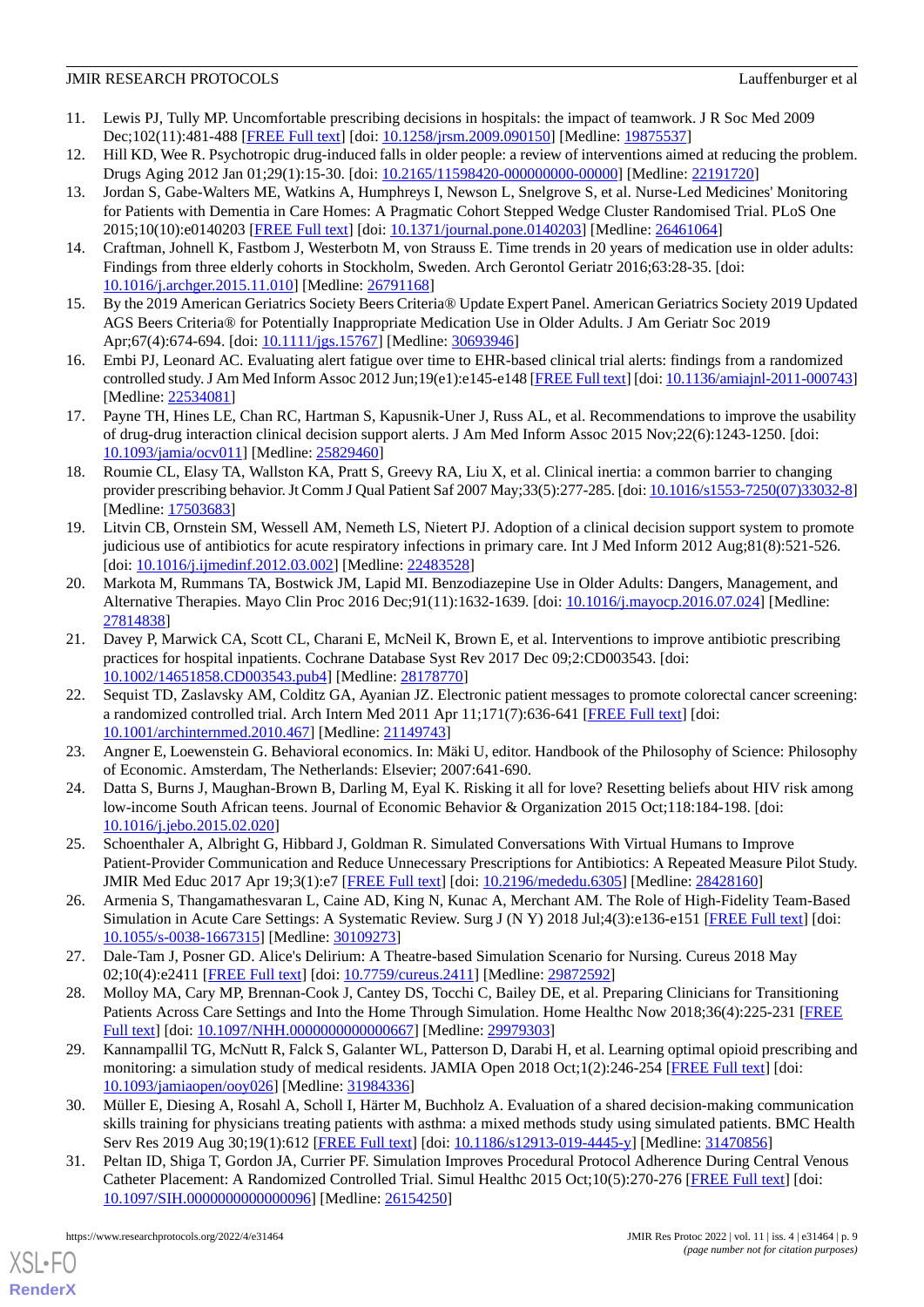- 32. Lee W, Kim M, Kang Y, Lee Y, Kim SM, Lee J, et al. Nursing and medical students' perceptions of an interprofessional simulation-based education: a qualitative descriptive study. Korean J Med Educ 2020 Dec;32(4):317-327 [\[FREE Full text](https://dx.doi.org/10.3946/kjme.2020.179)] [doi: <u>[10.3946/kjme.2020.179](http://dx.doi.org/10.3946/kjme.2020.179)</u>] [Medline: [33296575\]](http://www.ncbi.nlm.nih.gov/entrez/query.fcgi?cmd=Retrieve&db=PubMed&list_uids=33296575&dopt=Abstract)
- 33. Moll-Khosrawi P, Zöllner C, Cencin N, Schulte-Uentrop L. Flipped learning enhances non-technical skill performance in simulation-based education: a randomised controlled trial. BMC Med Educ 2021 Jul 22;21(1):353 [\[FREE Full text\]](https://bmcmededuc.biomedcentral.com/articles/10.1186/s12909-021-02766-w) [doi: [10.1186/s12909-021-02766-w\]](http://dx.doi.org/10.1186/s12909-021-02766-w) [Medline: [34158030\]](http://www.ncbi.nlm.nih.gov/entrez/query.fcgi?cmd=Retrieve&db=PubMed&list_uids=34158030&dopt=Abstract)
- <span id="page-9-0"></span>34. Ho M, Yu L, Lin P, Chang HR, Traynor V, Huang W, et al. Effects of a simulation-based education programme on delirium care for critical care nurses: A randomized controlled trial. J Adv Nurs 2021 Aug;77(8):3483-3493. [doi: [10.1111/jan.14938](http://dx.doi.org/10.1111/jan.14938)] [Medline: [34155687](http://www.ncbi.nlm.nih.gov/entrez/query.fcgi?cmd=Retrieve&db=PubMed&list_uids=34155687&dopt=Abstract)]
- <span id="page-9-2"></span><span id="page-9-1"></span>35. McCormick WC. Revised AGS Choosing Wisely(®) list: changes to help guide older adult care conversations. J Gerontol Nurs 2015 May;41(5):49-50. [doi: [10.3928/00989134-20150402-01](http://dx.doi.org/10.3928/00989134-20150402-01)] [Medline: [25988329\]](http://www.ncbi.nlm.nih.gov/entrez/query.fcgi?cmd=Retrieve&db=PubMed&list_uids=25988329&dopt=Abstract)
- <span id="page-9-3"></span>36. Borowitz SM, Waggoner-Fountain LA, Bass EJ, Sledd RM. Adequacy of information transferred at resident sign-out (in-hospital handover of care): a prospective survey. Qual Saf Health Care 2008 Mar;17(1):6-10. [doi: [10.1136/qshc.2006.019273](http://dx.doi.org/10.1136/qshc.2006.019273)] [Medline: [18245212\]](http://www.ncbi.nlm.nih.gov/entrez/query.fcgi?cmd=Retrieve&db=PubMed&list_uids=18245212&dopt=Abstract)
- <span id="page-9-4"></span>37. Hsu N, Huang C, Jerng J, Hsu C, Yang M, Chang R, et al. Influence of patient and provider factors on the workload of on-call physicians: A general internal medicine cohort observational study. Medicine (Baltimore) 2016 Aug;95(35):e4719 [[FREE Full text](https://doi.org/10.1097/MD.0000000000004719)] [doi: [10.1097/MD.0000000000004719](http://dx.doi.org/10.1097/MD.0000000000004719)] [Medline: [27583910](http://www.ncbi.nlm.nih.gov/entrez/query.fcgi?cmd=Retrieve&db=PubMed&list_uids=27583910&dopt=Abstract)]
- <span id="page-9-5"></span>38. Harris PA, Taylor R, Minor BL, Elliott V, Fernandez M, O'Neal L, REDCap Consortium. The REDCap consortium: Building an international community of software platform partners. J Biomed Inform 2019 Jul;95:103208 [[FREE Full text](https://linkinghub.elsevier.com/retrieve/pii/S1532-0464(19)30126-1)] [doi: [10.1016/j.jbi.2019.103208\]](http://dx.doi.org/10.1016/j.jbi.2019.103208) [Medline: [31078660](http://www.ncbi.nlm.nih.gov/entrez/query.fcgi?cmd=Retrieve&db=PubMed&list_uids=31078660&dopt=Abstract)]
- <span id="page-9-6"></span>39. Harris PA, Taylor R, Thielke R, Payne J, Gonzalez N, Conde JG. Research electronic data capture (REDCap)--a metadata-driven methodology and workflow process for providing translational research informatics support. J Biomed Inform 2009 Apr;42(2):377-381 [\[FREE Full text\]](http://linkinghub.elsevier.com/retrieve/pii/S1532-0464(08)00122-6) [doi: [10.1016/j.jbi.2008.08.010](http://dx.doi.org/10.1016/j.jbi.2008.08.010)] [Medline: [18929686](http://www.ncbi.nlm.nih.gov/entrez/query.fcgi?cmd=Retrieve&db=PubMed&list_uids=18929686&dopt=Abstract)]
- <span id="page-9-7"></span>40. Marteau TM, Bekker H. The development of a six-item short-form of the state scale of the Spielberger State-Trait Anxiety Inventory (STAI). Br J Clin Psychol 1992 Sep;31 ( Pt 3):301-306. [Medline: [1393159\]](http://www.ncbi.nlm.nih.gov/entrez/query.fcgi?cmd=Retrieve&db=PubMed&list_uids=1393159&dopt=Abstract)
- <span id="page-9-9"></span><span id="page-9-8"></span>41. Julian LJ. Measures of anxiety: State-Trait Anxiety Inventory (STAI), Beck Anxiety Inventory (BAI), and Hospital Anxiety and Depression Scale-Anxiety (HADS-A). Arthritis Care Res (Hoboken) 2011 Nov;63 Suppl 11:S467-S472 [[FREE Full](http://dx.doi.org/10.1002/acr.20561) [text](http://dx.doi.org/10.1002/acr.20561)] [doi: [10.1002/acr.20561](http://dx.doi.org/10.1002/acr.20561)] [Medline: [22588767\]](http://www.ncbi.nlm.nih.gov/entrez/query.fcgi?cmd=Retrieve&db=PubMed&list_uids=22588767&dopt=Abstract)
- 42. Gerrity MS, DeVellis RF, Earp JA. Physicians' reactions to uncertainty in patient care. A new measure and new insights. Med Care 1990 Aug;28(8):724-736. [doi: [10.1097/00005650-199008000-00005](http://dx.doi.org/10.1097/00005650-199008000-00005)] [Medline: [2385142](http://www.ncbi.nlm.nih.gov/entrez/query.fcgi?cmd=Retrieve&db=PubMed&list_uids=2385142&dopt=Abstract)]
- <span id="page-9-11"></span><span id="page-9-10"></span>43. Beutel ME, Brähler E, Ernst M, Klein E, Reiner I, Wiltink J, et al. Noise annoyance predicts symptoms of depression, anxiety and sleep disturbance 5 years later. Findings from the Gutenberg Health Study. Eur J Public Health 2020 Jun 01;30(3):516-521. [doi: [10.1093/eurpub/ckaa015\]](http://dx.doi.org/10.1093/eurpub/ckaa015) [Medline: [32034913](http://www.ncbi.nlm.nih.gov/entrez/query.fcgi?cmd=Retrieve&db=PubMed&list_uids=32034913&dopt=Abstract)]
- <span id="page-9-12"></span>44. Kamdar BB, Martin JL, Needham DM. Noise and Light Pollution in the Hospital: A Call for Action. J Hosp Med 2017 Oct;12(10):861-862 [\[FREE Full text\]](http://europepmc.org/abstract/MED/28991956) [doi: [10.12788/jhm.2838](http://dx.doi.org/10.12788/jhm.2838)] [Medline: [28991956](http://www.ncbi.nlm.nih.gov/entrez/query.fcgi?cmd=Retrieve&db=PubMed&list_uids=28991956&dopt=Abstract)]
- <span id="page-9-13"></span>45. Tang MY, Rhodes S, Powell R, McGowan L, Howarth E, Brown B, et al. How effective are social norms interventions in changing the clinical behaviours of healthcare workers? A systematic review and meta-analysis. Implement Sci 2021 Jan 07;16(1):8 [[FREE Full text\]](https://implementationscience.biomedcentral.com/articles/10.1186/s13012-020-01072-1) [doi: [10.1186/s13012-020-01072-1](http://dx.doi.org/10.1186/s13012-020-01072-1)] [Medline: [33413437](http://www.ncbi.nlm.nih.gov/entrez/query.fcgi?cmd=Retrieve&db=PubMed&list_uids=33413437&dopt=Abstract)]
- <span id="page-9-14"></span>46. Kiderman A, Ilan U, Gur I, Bdolah-Abram T, Brezis M. Unexplained complaints in primary care: evidence of action bias. J Fam Pract 2013 Aug;62(8):408-413. [Medline: [24143333](http://www.ncbi.nlm.nih.gov/entrez/query.fcgi?cmd=Retrieve&db=PubMed&list_uids=24143333&dopt=Abstract)]
- <span id="page-9-15"></span>47. Haspel RL, Lin Y, Fisher P, Ali A, Parks E, Biomedical Excellence for Safer Transfusion (BEST) Collaborative. Development of a validated exam to assess physician transfusion medicine knowledge. Transfusion 2014 May;54(5):1225-1230. [doi: [10.1111/trf.12425\]](http://dx.doi.org/10.1111/trf.12425) [Medline: [24117860](http://www.ncbi.nlm.nih.gov/entrez/query.fcgi?cmd=Retrieve&db=PubMed&list_uids=24117860&dopt=Abstract)]
- <span id="page-9-17"></span><span id="page-9-16"></span>48. Frank SM, Savage WJ, Rothschild JA, Rivers RJ, Ness PM, Paul SL, et al. Variability in blood and blood component utilization as assessed by an anesthesia information management system. Anesthesiology 2012 Jul;117(1):99-106 [\[FREE](https://pubs.asahq.org/anesthesiology/article-lookup/doi/10.1097/ALN.0b013e318255e550) [Full text\]](https://pubs.asahq.org/anesthesiology/article-lookup/doi/10.1097/ALN.0b013e318255e550) [doi: [10.1097/ALN.0b013e318255e550](http://dx.doi.org/10.1097/ALN.0b013e318255e550)] [Medline: [22531332](http://www.ncbi.nlm.nih.gov/entrez/query.fcgi?cmd=Retrieve&db=PubMed&list_uids=22531332&dopt=Abstract)]
- 49. Gaglio B, Shoup JA, Glasgow RE. The RE-AIM framework: a systematic review of use over time. Am J Public Health 2013 Jun;103(6):e38-e46. [doi: [10.2105/AJPH.2013.301299\]](http://dx.doi.org/10.2105/AJPH.2013.301299) [Medline: [23597377\]](http://www.ncbi.nlm.nih.gov/entrez/query.fcgi?cmd=Retrieve&db=PubMed&list_uids=23597377&dopt=Abstract)
- <span id="page-9-18"></span>50. Glasgow RE, Vogt TM, Boles SM. Evaluating the public health impact of health promotion interventions: the RE-AIM framework. Am J Public Health 1999 Sep;89(9):1322-1327. [Medline: [10474547](http://www.ncbi.nlm.nih.gov/entrez/query.fcgi?cmd=Retrieve&db=PubMed&list_uids=10474547&dopt=Abstract)]
- 51. Bartels C, Goetz S, Ward E, Carnes M. Internal medicine residents' perceived ability to direct patient care: impact of gender and experience. J Womens Health (Larchmt) 2008 Dec;17(10):1615-1621 [[FREE Full text](http://europepmc.org/abstract/MED/19049356)] [doi: [10.1089/jwh.2008.0798](http://dx.doi.org/10.1089/jwh.2008.0798)] [Medline: [19049356](http://www.ncbi.nlm.nih.gov/entrez/query.fcgi?cmd=Retrieve&db=PubMed&list_uids=19049356&dopt=Abstract)]
- 52. Patel D, Hawkins J, Chehab LZ, Martin-Tuite P, Feler J, Tan A, et al. Developing Virtual Reality Trauma Training Experiences Using 360-Degree Video: Tutorial. J Med Internet Res 2020 Dec 16;22(12):e22420 [[FREE Full text](https://www.jmir.org/2020/12/e22420/)] [doi: [10.2196/22420\]](http://dx.doi.org/10.2196/22420) [Medline: [33325836\]](http://www.ncbi.nlm.nih.gov/entrez/query.fcgi?cmd=Retrieve&db=PubMed&list_uids=33325836&dopt=Abstract)
- 53. Rouleau G, Pelletier J, Côté J, Gagnon M, Martel-Laferrière V, Lévesque R, SimforHealth, et al. Codeveloping a Virtual Patient Simulation to Foster Nurses' Relational Skills Consistent With Motivational Interviewing: A Situation of Antiretroviral